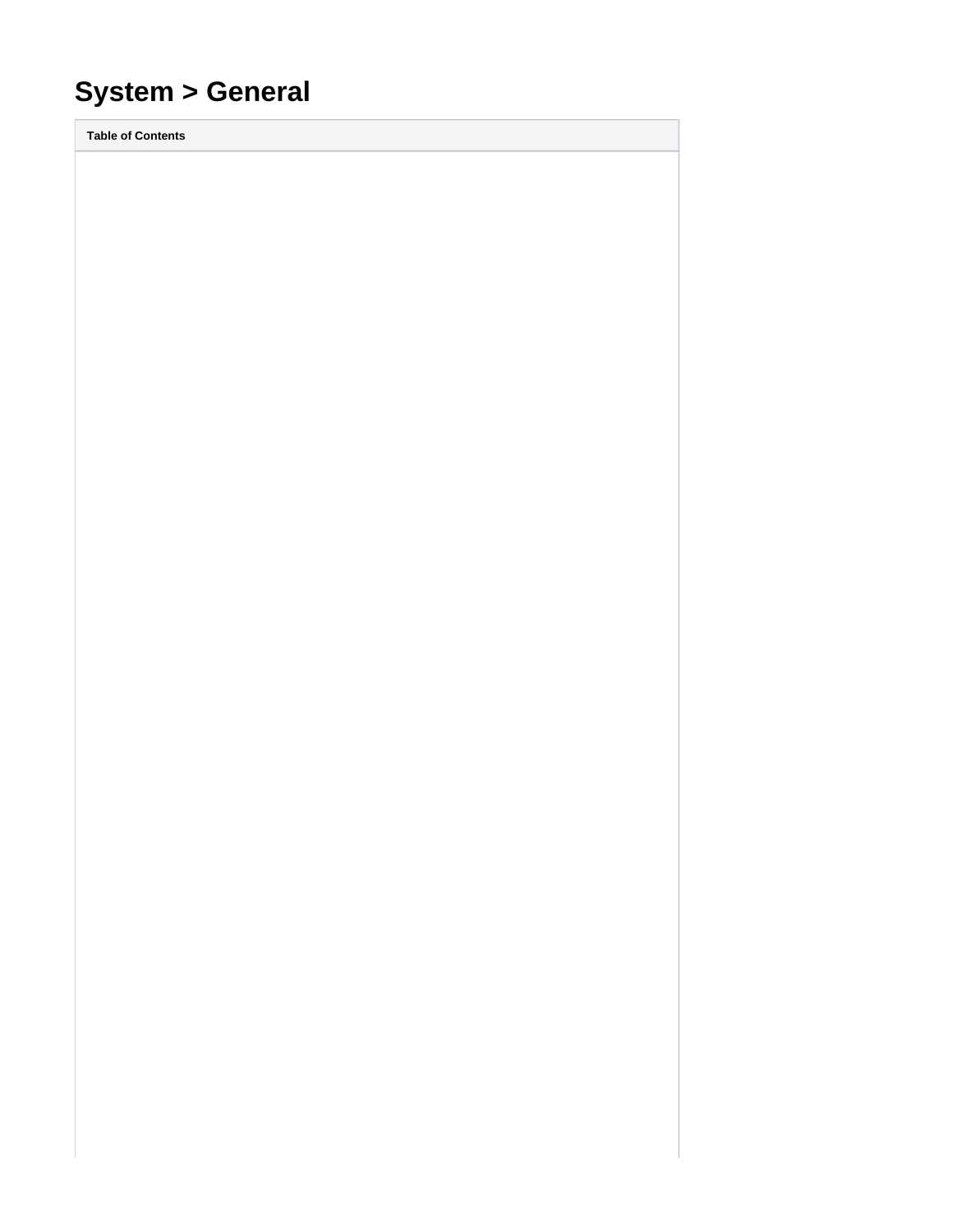- 1 [Basic Setup](#page-3-0)
- 2 [GeoIP Settings](#page-3-1)
- 3 [Maintenance](#page-3-2)
- 4 [License Key](#page-4-0)
	- 5 [Payment Types](#page-4-1)
		- 5.1 [Adding a Payment Type](#page-4-2)
		- 5.2 [Editing a Payment Type](#page-4-3)
		- 5.3 [To edit a payment type click Edit next to the payment type on the payment type listing page.](#page-4-4)
		- 5.4 [Deleting a Payment Type](#page-4-5)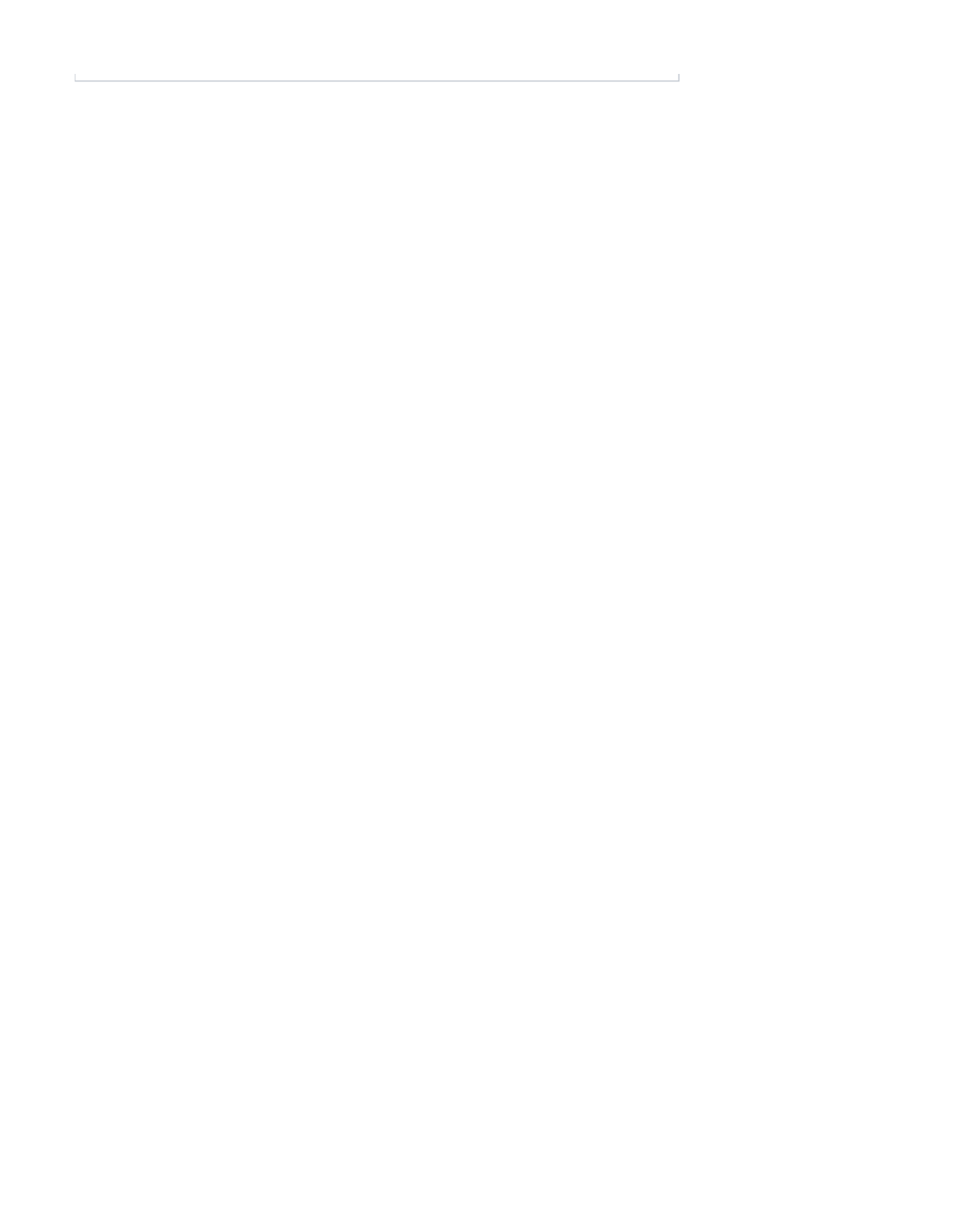## <span id="page-3-0"></span>Basic Setup

**Option Description** Root This value represents the full server path to the web server's document root directory (e.g. /home/user/public\_html/). This is **not** necessarily Web the path to the directory Blesta is installed under. **Directory** This setting is used when the web server cannot provide the path to your Blesta installation, such as when the cron is run via CLI. This typically occurs for URLs constructed for emails that are sent by cron via CLI. **The path to the document root directory may vary depending on your web server configuration**. In most cases, generally speaking, any directories in the absolute path to your Blesta installation that **do not** appear in the URL should be included in your Root Web Directory setting. Consider the following examples: 1. Installing Blesta in a subdirectory named "billing". The URL to the admin dashboard in your browser will be: domain.com/billing/admin/ Assuming the absolute path to your account is /home/user/, and your web directory is named /public\_html/, your Root Web Directory setting will be set to: /home/user/public\_html/ 2. Installing Blesta in a subdomain named "clients". The URL to the admin dashboard in your browser will be: clients.domain.com/admin/ Assuming the absolute path to your account is /home/user/, and your web directory is named /public\_html/, your Root Web Directory setting may be set to: /home/user/public\_html/clients/ The use of Virtual Directories on your web server may interfere with this value. If the cron is run via CLI, it does not use the web (T) server, and therefore is unaware of your virtual directory aliasing, resulting in incorrect URLs in emails sent by cron. To resolve this issue, either remove the virtual directory alias to your Blesta installation, or set the cron to run via wget, which will use the web server, and thus be aware of the virtual directory alias.Temp The full server path where Blesta should write temporary files. This directory must be writable by the server's web user and cron user. **Directory** Uploads The full server path where Blesta should write uploaded files. This directory must be writable by the server's web user and cron user. **Directory** The full server path where Blesta should write log files. This directory must be writable by the server's web user and cron user. Logs **Directory** Rotation The number of days to retain logs. Policy Rotation Policy controls the amount of time to retain most log data, cron log being the exception as that is controlled by the Blesta. cron\_log\_retention\_days [configuration](https://docs.blesta.com/display/user/Configuration+Files). Options that control what logs to delete can be found in the configuration. They include: Blesta.auto\_delete\_accountaccess\_logs Blesta.auto\_delete\_contact\_logs Blesta.auto\_delete\_email\_logs Blesta.auto\_delete\_gateway\_logs Blesta.auto\_delete\_module\_logs • Blesta.auto delete transaction logs Blesta.auto\_delete\_user\_logs

Basic Setup can be found under [Settings] > [System] > [General] > [Basic Setup].

## <span id="page-3-1"></span>GeoIP Settings

GeoIP Settings can be found under [Settings] > [System] > [General] > [GeoIP Settings].

Enabling GeoIP will allow certain features to take advantage of location services. GeoIP requires the GeoLite City binary database, which can be obtained from your account at<https://www.maxmind.com/>. The file should be unzipped and uploaded to your [Uploads Directory](#page-3-0) and placed in a folder named **system**

| Option |  | <b>Description</b>                             |
|--------|--|------------------------------------------------|
|        |  | Enable GeoIP   Check to enable GeoIP features. |

#### <span id="page-3-2"></span>**Maintenance**

.

Maintenance can be found under [Settings] > [System] > [General] > [Maintenance].